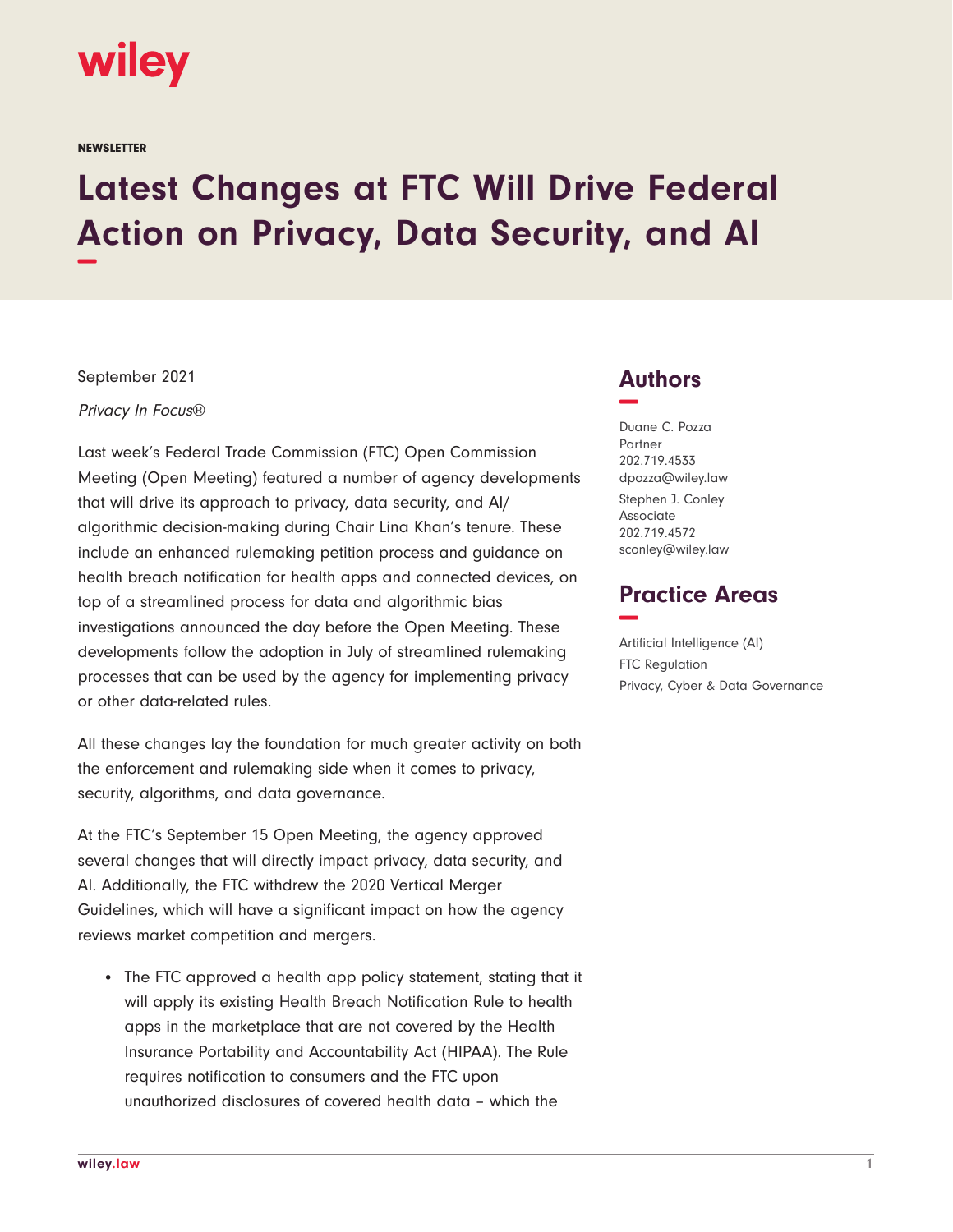FTC will now interpret to include both data breaches and discovery of certain privacy violations. We summarize the Rule and its potential impact in more detail here. The vote was 3-2.

• The FTC established a process for considering external rulemaking petitions by a 4-1 vote. Under the new process, formal petitions for rulemaking will be published in the Federal Register and placed on a 30-day public comment period, after which the FTC will publicly announce whether it will go forward with a rulemaking. While external petitions can inform the FTC's work, there has been no formal process for resolving them in the past, and no way for other stakeholders to effectively engage. The procedural change could be significant – it will likely incentivize greater use of rulemaking petitions, since an official response is now guaranteed. In the past, external groups have pushed for rulemaking in areas like AI, and these kinds of petitions will now get much more attention. Industry stakeholders should expect increased regulatory activity in the areas of privacy, security, algorithms, and data governance more generally.

These developments come just days after the FTC announced the adoption of streamlined investigation and enforcement procedures under new investigation resolutions in certain areas. These include:

- Algorithmic and Biometric Bias: One new resolution allows staff to investigate allegations of bias in algorithms and biometrics. As we have previously discussed, algorithmic bias has been a key area of focus for the FTC, and enforcement activity has been previewed.
- Children under 18: Another resolution allows the staff to address harmful conduct directed at children under 18. This resolution is notable because the primary children's privacy law – the Children's Online Privacy Protection Act (COPPA) applies to children under the age of 13. Some lawmakers have pushed for the expansion of COPPA to older minors, and it remains to be seen whether the FTC will investigate privacy issues with older minors as well.
- Deceptive and Manipulative Conduct on the Internet. This resolution expands the scope of previous resolutions to include the "manipulation of user interfaces," including but not limited to "dark patterns," which were recently the subject of an FTC workshop. Although critics have complained that these "dark patterns" are used to obtain consumer data without consent, the FTC has not defined which user interface designs are sufficiently "manipulative," and it is not clear what would fall within the scope of deceptive conduct under the FTC Act.

All of these developments follow the FTC's vote to streamline its rulemaking processes in July. As we previously explained, in July the FTC approved procedural changes to streamline its FTC Act Section 18 rulemaking process related to unfair or deceptive practices – often known as "Magnuson-Moss" rulemaking. The changes mean that this rulemaking process will proceed more quickly, though it still will be more cumbersome than traditional Administrative Procedure Act (APA) rulemaking. The passage and debate is another signal that the current Commission intends to be aggressive on rulemaking, including potentially on privacy and algorithms.

These changes all may appear technical – for now. But they are all aimed at establishing FTC authority to launch sweeping changes in data privacy and security, and use of algorithms. As the dissenting Commissioners have previewed, there will be serious questions about the FTC's authority along the way.